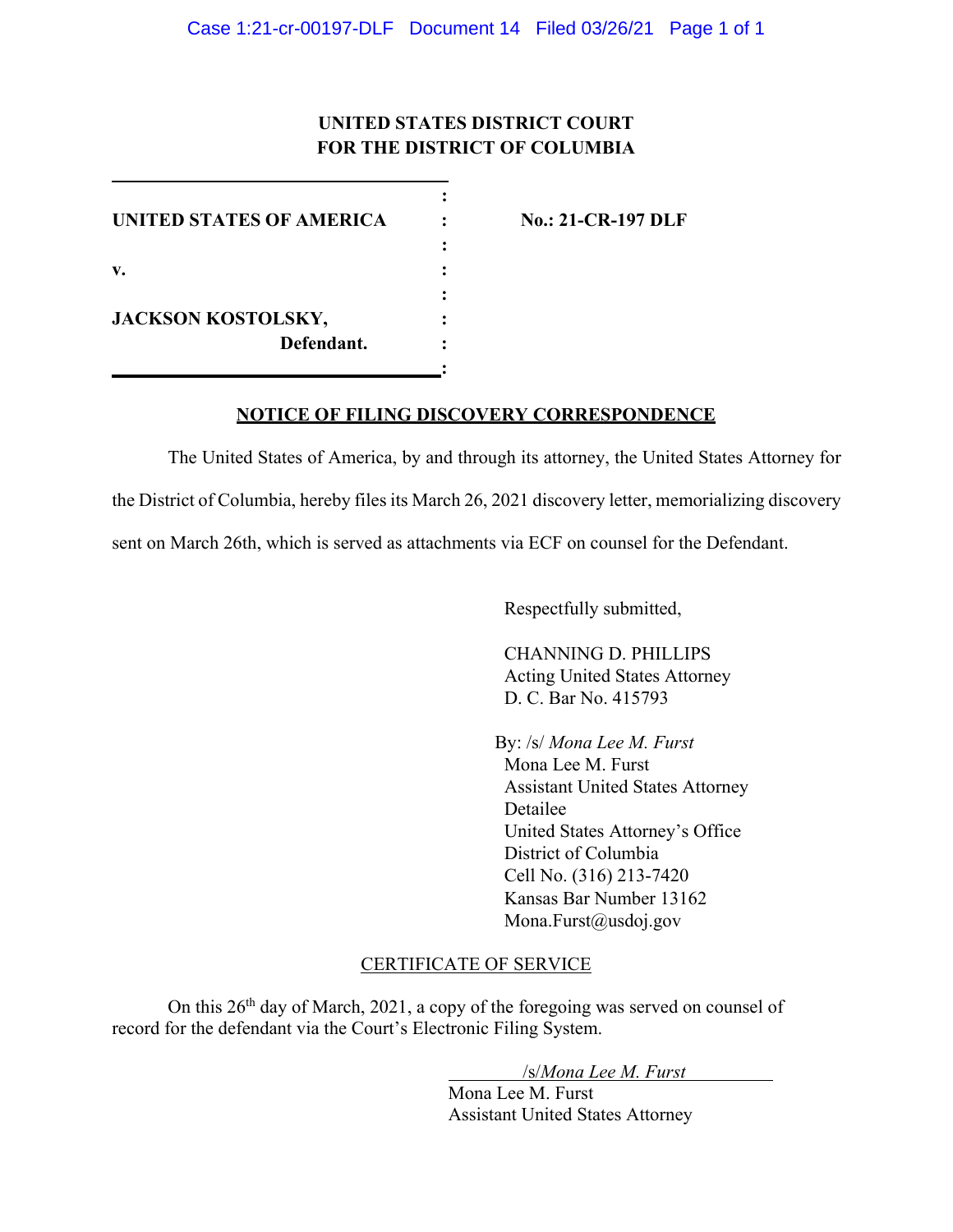## Case 1:21-cr-00197-DLF Document 14-1 Filed 03/26/21 Page 1 of 2



U.S. Department of Justice

CHANNING D. PHILLIPS Acting United States Attorney

*District of Columbia*

*Judiciary Center 555 Fourth St., N.W. Washington, D.C. 20530*

March 26, 2021

Dani Jahn Assistant Federal Public Defender Office of the Public Defendant Washington, D.C. 20004

> Re: *United States v. Jackson Kostolsky* Case No. 21-CR-197 DLF

Dear Counsel:

This is to memorialize initial discovery sent to you via Federal Express on March 26, 2021, that contained the following materials:

Two (2) disks containing the telephone download of the contents of your client's telephone, pursuant to the execution of a search warrant for the same.

Due to the extraordinary nature of the January 6, 2021 Capitol Attack, the government anticipates that a large volume of materials may contain information relevant to this prosecution. These materials may include, but are not limited to, surveillance video, statements of similarly situated defendants, forensic searches of electronic devices and social media accounts of similarly situated defendants, and citizen tips. The government is working to develop a system that will facilitate access to these materials. In the meantime, please let me know if there are any categories of information that you believe are particularly relevant to your client.

The discovery is unencrypted. Please contact me if you have any issues accessing the information, and to confer regarding pretrial discovery as provided in Fed. R. Crim. P. 16.1.

Additional materials will be provided after the entry of a Protective Order in this case.

I recognize the government's discovery obligations under *Brady v. Maryland*, 373 U.S. 83 (1963), its progeny, and Rule 16. I will provide timely disclosure if any such material comes to light. Consistent with *Giglio*, *Ruiz*, and 18 U.S.C. § 3500, I will provide information about government witnesses prior to trial and in compliance with the court's trial management order.